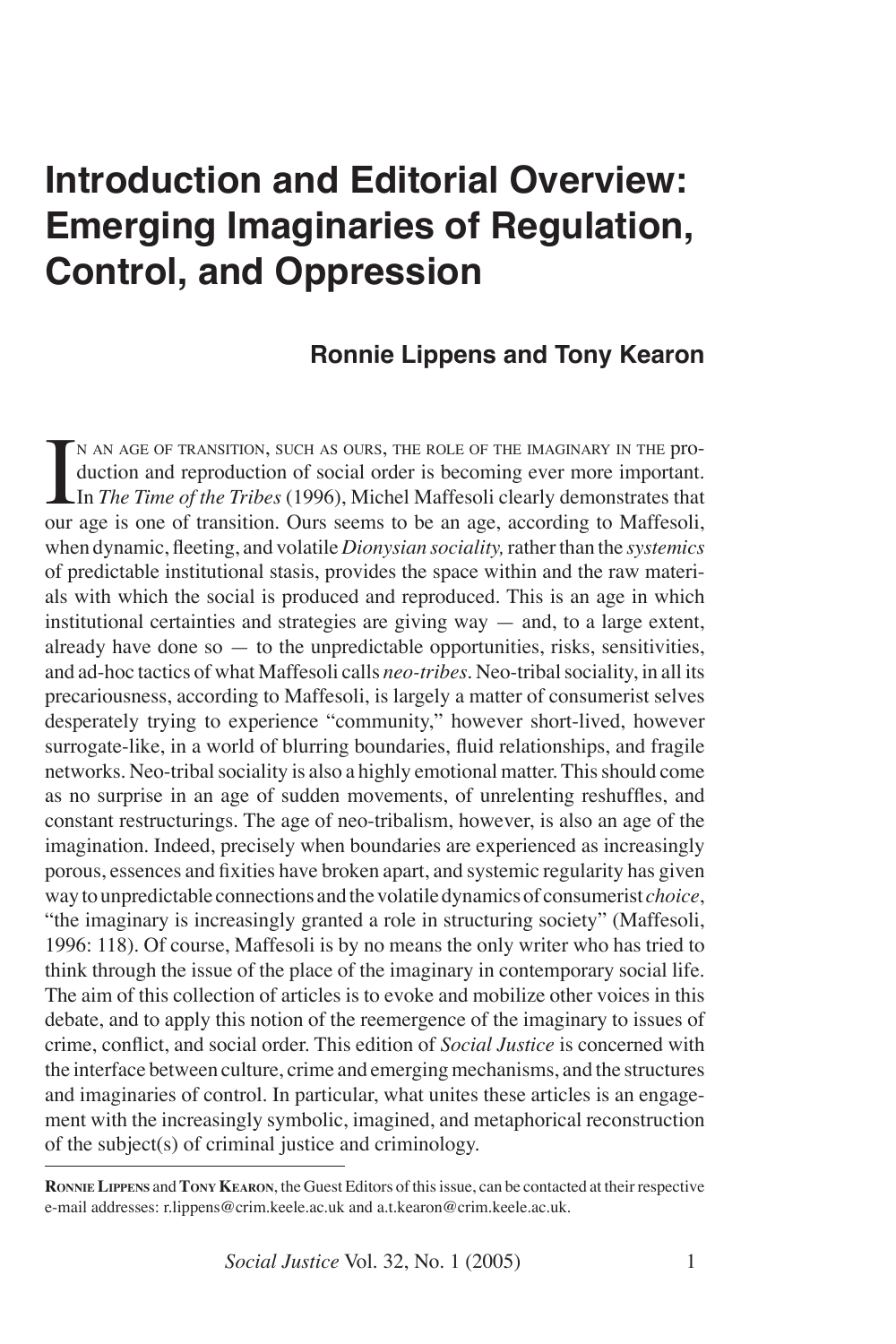Section I engages the evolution, reemergence, or resilience of colonial/imperial ideologies, forms of power, and control strategies. It examines how, on a macro level, changing and persisting imaginaries of empire structure, or at least delimit, the space within which processes of regulation, control, and repression take place. Particular attention is paid to how emerging global neoliberal imaginaries and traces of surviving colonialism and *orientalism* regulate and control crime and terror.

Mark Brown's article unpacks the increasingly punitive, exclusionary attitudes, practices, and criminal justice policies that have emerged in liberal democracies by contrasting the nature and forms of rights and obligations that theoretically underpin the relationship between the modern state and the individual *citizen* with the relationship between the state and *subject* in colonial states (most notably British-controlled India). He convincingly links a range of contemporary manifestations and strategies of exclusion with the re-imagining and rationalization of the excluded as subjects of new forms of power and new apparatuses and structures of control that overtly replicate colonial forms and reconstitute the excluded as "new colonial" subjects. Brown explores recent changes in the nature of the liberal state in the context of the emergence of new colonial structures, mechanisms, and machineries of control, while Lippens charts the same processes and changes, but locates them quite literally in a reconfiguration/re-imagining of the "body politic." He charts the increasing use of biological metaphors to implicitly and explicitly represent the neoliberal state and reconfigure the problems it faces at the start of the 21st century. In this process, he identifies the emerging practices of the naturalization of dominant ideologies, practices, and beliefs, the reconfiguration of oppositional practices as challenges to the natural order, the re-imagining of deviance as disease (and the concomitant use of metaphors of drastic, invasive medical treatments to characterize responses to these challenges), and the implicit reassertion of dominant discourses as natural and inevitable. Mooney and Young's contribution compares the stereotypical imaginaries of *occidentalist* terrorism with *orientalist* "antiterrorism terrorism." Similarities and differences are systematically spelt out, leading to the insight that both ultimately lead to violence that in turn leads each to mutually reinforce the other in a vicious circle of hate and global conflict.

The focus in Section II is on how, on a micro level, particular groups that find themselves enmeshed in conditions of rapid social and cultural transition imagine communities, negotiate identity, and invent resistance. Contributions explore bourgeois identities, Colombian youth, migrants' tactics and negotiations, and imaginary criminal identities. Contributions by Maggie O'Neill et al. and Shani D'Cruze illustrate how transitory or migrant identities imagine and negotiate sameness and difference in conditions of (often turbulent) change. D'Cruze's article explores this through the negotiating and highly "tactical" voices of immigrant women in early 20th-century New York. O'Neill, Woods, and Webster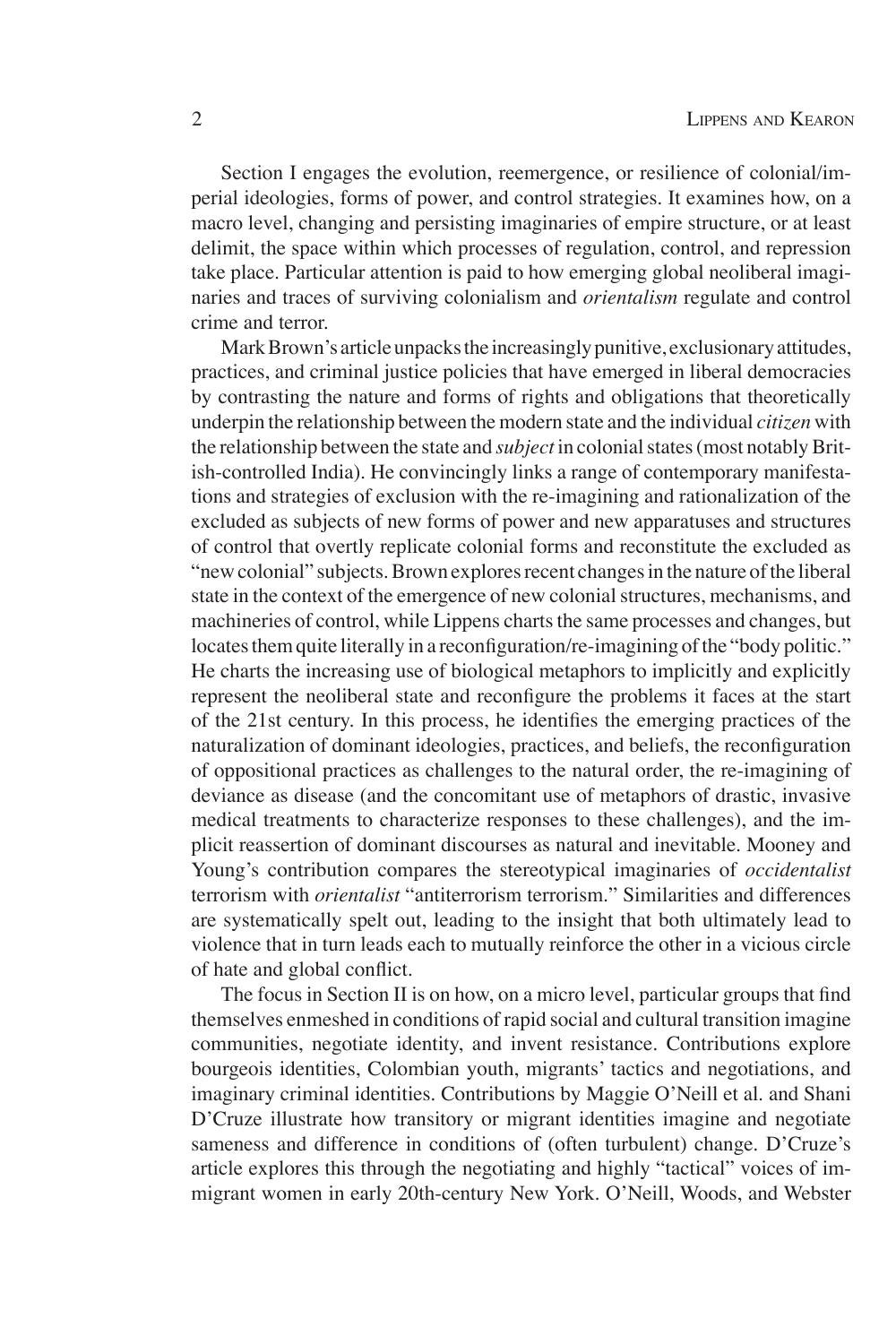## *Introduction*

focus on early 21st-century Britain, and on the re-imagination of local and global community and *visions* of social justice in and though the interchanges between migrants and local communities. Contributions by Steve Hall et al. and Farid Samir Benavides-Vanegas show how particular groups imagine, construct, adopt, or express criminal identities and/or identities of resistance. Hall and his co-authors, also from the British experience, deal with "radgies, gangstas, and mugs," *bricolaged* male identities emerging within the context of a disastrous, "anelpic," meltdown of local social life and a thoroughly globalized consumer culture. As traditional sources of working-class masculinity are eroded, diverse sources of alternative identity work and practice are increasingly mobilized in a negotiated tension between incorporation and resistance.

In a similar vein, Benavides-Vanegas reads political graffiti by Colombian students as assemblages of resistance that — unsigned, deliberately nameless, and hybrid — seem to harbor a capacity to mobilize a wide variety of social grass-roots energy. In Section I, Brown and Lippens engaged with the traces of the (neo-)colonial in meta-narratives of the neo/post-liberal state, while here Benavides-Vanegas examines the ways in which the micro-sociological practices of everyday life become a site of struggle between incorporation and resistance in the face of the inscription of the neocolonial imperative on the fabric of the urban environment. His article explores the ways in which (in a Latin American context) processes of cultural and economic imperialism, symbolically associated with the United States, are resisted through a diverse range of socio-spatial practices, most notably the use of graffiti, to re-appropriate physical spaces and reconfigure them as explicitly resistant, oppositional, and counter-hegemonic. Kearon's contribution demonstrates how much in contemporary imaginaries of regulation and control finds its origins in particular "bourgeois" sentiments and sensitivities, and in attempts of particular middle-class fractions to culturally distinguish themselves through the continuous construction and reconstruction of their relationships with or to an imagined subaltern other. Much criminological and sociological work has unpacked the increasingly punitive, exclusionary, and hostile engagements with the other on the part of numerous socially included but increasingly ontologically insecure groups. Kearon, however, argues that we also need to examine the ways in which those sections of the socially included that have steadfastly refused to take the punitive "turn" may nevertheless imagine and appropriate the subaltern other in a profoundly problematic fashion.

Themes in Section III include cultural practices and texts, as well as the imaginaries of otherness and exclusion that conclude Section II. Also examined is how, on a meso or institutional level, imaginaries of regulation and control gradually emerge and how they seem to be structuring or delimiting regulatory policies and interventions. At the center of analysis are media images of otherness and exclusion, imaginaries of corporate and state control, and victim ideology. By analyzing press coverage, Greer and Jewkes notice emerging images of "extreme